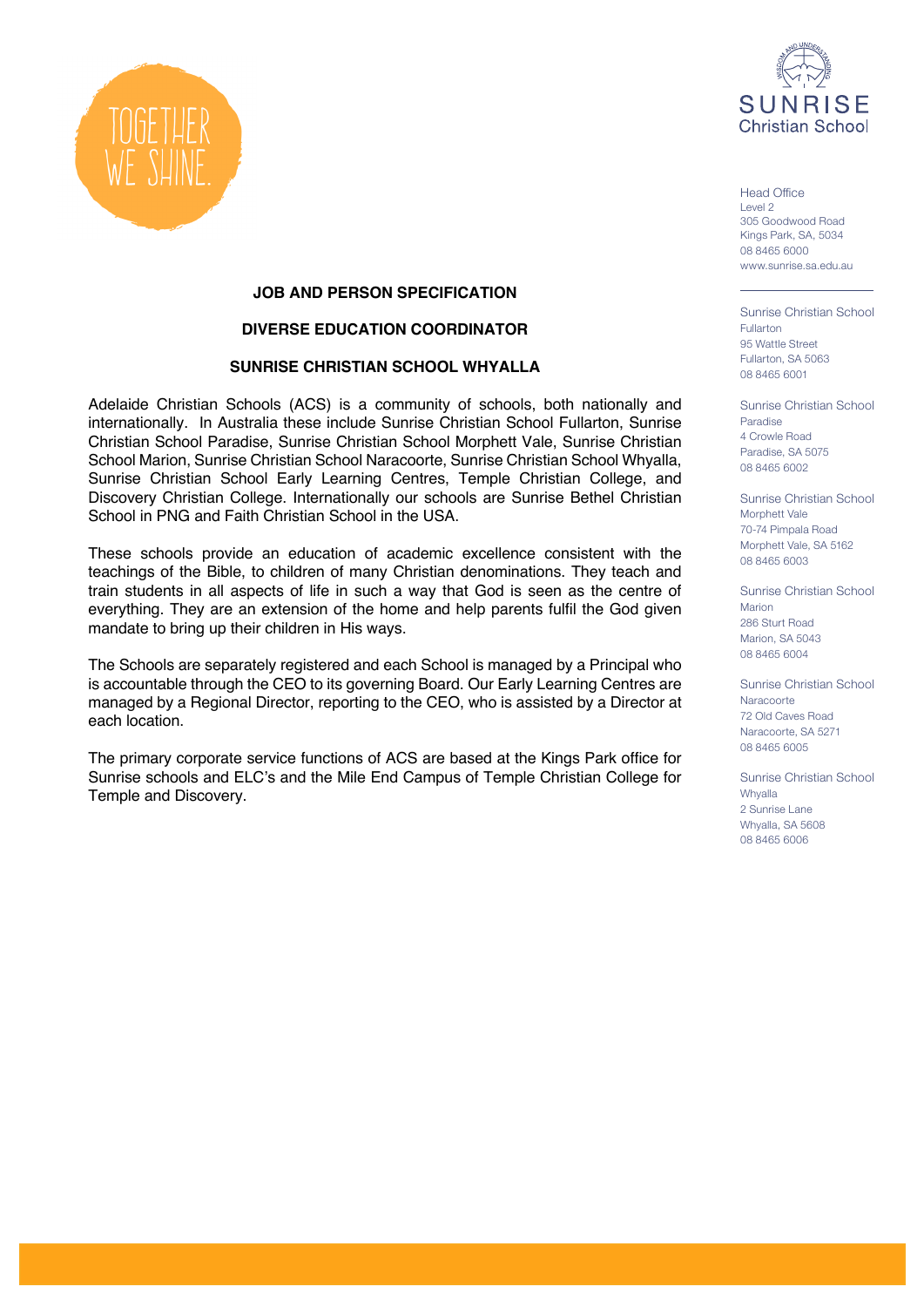

## **JOB SPECIFICATION**

### **OVERVIEW**

The Diverse Education Coordinator has responsibility for the coordination and implementation of the diverse education support program. They work closely with the classroom teachers, education support officers (ESOs) and the Principal to ensure the effective provision of a program that meets the learning needs of the students within the school.

## **KEY RESPONSIBILITIES**

A Diverse Education Coordinator at Sunrise Christian School will:

- Offer advice, support and mentoring to classroom teachers in relation to how to best cater for diverse educational needs.
- Facilitate the preparation of Individual Education Plans (IEP) for each student within the program in collaboration with the class teacher.
- Assist and coach the class teachers on their pedagogy, procedures and adjustments to enable them to meet the needs of the students within the school.
- Support the implementation of effective assessment and intervention programs.
- Work closely with the Principal to ensure implementation of strategies is consistent with the whole school approach.
- Manage the ESO's to ensure that student and teachers are supported adequately.
- Liaise with internal and external professionals where necessary in order to effectively improve the outcomes of students, teachers and school wide practice.
- Undertake the necessary administrative duties involved in the reporting requirements of the NCCD.
- Support and promote the Mission & Vision Statement and the Aims and Philosophies of the School
- Be directly responsible to the Principal and will be expected to take on any other duty as allocated by the Principal.

#### **FACULTY INVOLVEMENT**

An employee at an ACS school will:

- Maintain a knowledge of developments in own grade/subject area
- Contribute to the activities of the School/Faculty
- Attend and participate in discussion at School/Faculty Meetings



Head Office Level 2 305 Goodwood Road Kings Park, SA, 5034 08 8465 6000 www.sunrise.sa.edu.au

Sunrise Christian School Fullarton 95 Wattle Street Fullarton, SA 5063 08 8465 6001

Sunrise Christian School Paradise 4 Crowle Road Paradise, SA 5075 08 8465 6002

Sunrise Christian School Morphett Vale 70-74 Pimpala Road Morphett Vale, SA 5162 08 8465 6003

Sunrise Christian School Marion 286 Sturt Road Marion, SA 5043 08 8465 6004

Sunrise Christian School **Naracoorte** 72 Old Caves Road Naracoorte, SA 5271 08 8465 6005

Sunrise Christian School Whyalla 2 Sunrise Lane Whyalla, SA 5608 08 8465 6006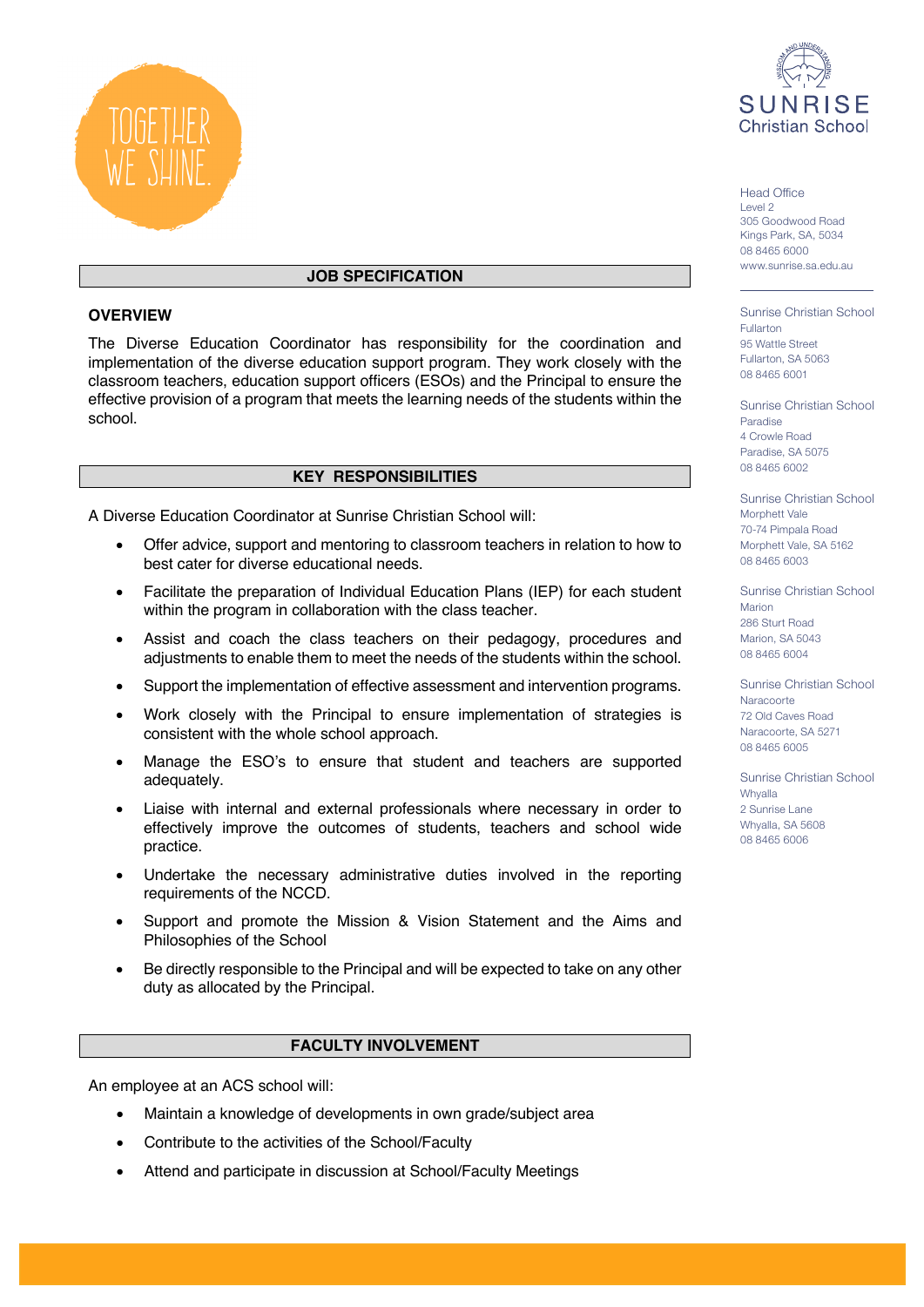

- Adhere to the School's/Faculty's objectives and priorities
- Contribute to the development, implementation and evaluation of curriculum
- Participate in excursions, competitions and other relevant curricular activities
- Contribute to the creation of School/Faculty budgets when appropriate

### **PROFESSIONAL RESPONSIBILITIES**

An employee at an ACS school will:

- Communicate all matters of any social concerns regarding students to Principal as appropriate remembering that each teacher is a mandated notifier
- Understand and apply the Student Protection Policy
- Carry out the role of mandated notifier when required
- Communicate all matters of any learning concerns regarding students to the Principal
- Fulfil the responsibilities of yard duty and other supervisory duties
- Accurately record attendances at class and maintain the roll in good order as required
- Be involved in a process of constant reflective evaluation and goal-setting for their own professional growth as a teacher
- Undertake an appraisal process following the schools' guidelines
- Attend staff meetings as requested by the Principal
- Attend whole-school community events and other events in the life of the school.
- Ensure the good order and maintenance of school property and facilities
- Participate in professional development provided by the school and/or other organisations
- Expand and develop networks with allied health professionals, professional agencies and the like.

The position will be reviewed as the roles change and will be appraised on a regular basis.

**Approved \_\_\_\_\_\_\_\_\_\_\_\_\_\_\_\_\_\_\_\_\_\_\_\_\_\_\_\_\_\_\_ Date \_\_\_\_\_\_\_\_\_\_\_\_\_\_ Principal Sunrise Christian School Signature**

| <b>Approved</b> |  |   |   |  | Date |
|-----------------|--|---|---|--|------|
|                 |  | . | . |  |      |



Head Office Level 2 305 Goodwood Road Kings Park, SA, 5034 08 8465 6000 www.sunrise.sa.edu.au

Sunrise Christian School Fullarton 95 Wattle Street Fullarton, SA 5063 08 8465 6001

Sunrise Christian School Paradise 4 Crowle Road Paradise, SA 5075 08 8465 6002

Sunrise Christian School Morphett Vale 70-74 Pimpala Road Morphett Vale, SA 5162 08 8465 6003

Sunrise Christian School Marion 286 Sturt Road Marion, SA 5043 08 8465 6004

Sunrise Christian School **Naracoorte** 72 Old Caves Road Naracoorte, SA 5271 08 8465 6005

Sunrise Christian School Whyalla 2 Sunrise Lane Whyalla, SA 5608 08 8465 6006

**Applicant Signature**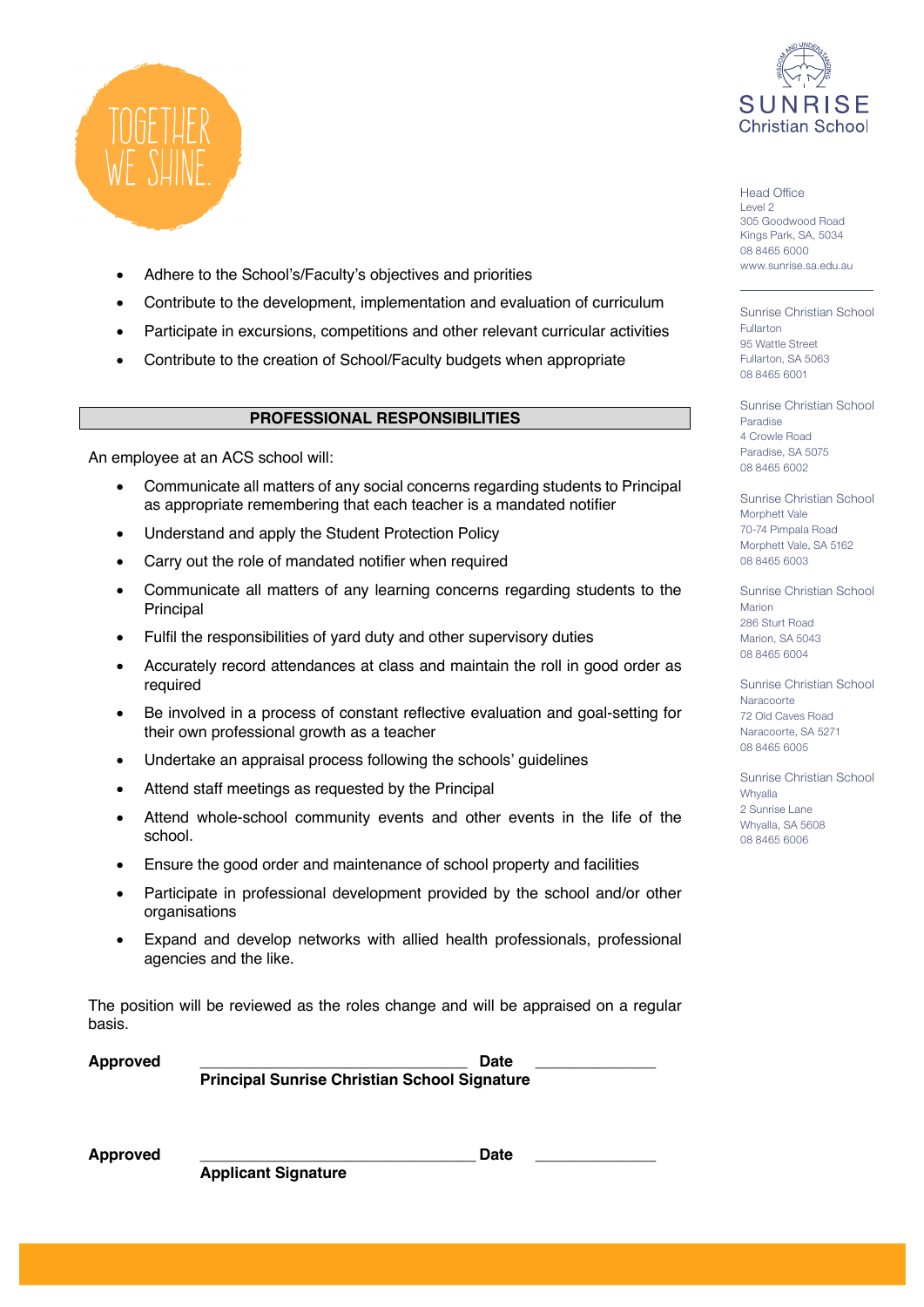



#### Head Office Level 2 305 Goodwood Road Kings Park, SA, 5034 08 8465 6000 www.sunrise.sa.edu.au

## **PERSON SPECIFICATION**

# **ESSENTIAL MINIMUM REQUIREMENTS**

#### **EDUCATIONAL QUALIFICATIONS**

- Relevant tertiary degree
- Current registration to teach in a school in South Australia

### **SKILLS / ABILITIES**

- Demonstrated ability to deliver high quality teaching and learning
- Effective interpersonal skills and the ability to work collaboratively
- Proven ability to communicate effectively verbally and in writing
- High level of organisation and time management

### **PERSONAL ATTRIBUTES**

- An on-going commitment to the Lord Jesus Christ as Lord and Saviour.
- A mature faith and active involvement in a local church.
- A proven lifestyle founded on Biblical Christian principles.
- A life that demonstrates the indwelling of the Holy Spirit.
- A willingness to affirm the foundation statements and principles promulgated by the School and ACS.
- A Christian with a strong commitment to Christian Education and a determination to serve God in a Christian school community.

#### **EXPERIENCE**

- Demonstrated experience in ministering the Word of God and in preparation of devotional material
- Demonstrated experience in Special Education
- Demonstrated experience in supporting a wide range of student needs
- Involvement in a personal professional development program

#### **KNOWLEDGE**

• Demonstrate expertise in managing and understanding students with a range of diverse needs

Sunrise Christian School Fullarton 95 Wattle Street Fullarton, SA 5063 08 8465 6001

Sunrise Christian School Paradise 4 Crowle Road Paradise, SA 5075 08 8465 6002

Sunrise Christian School Morphett Vale 70-74 Pimpala Road Morphett Vale, SA 5162 08 8465 6003

Sunrise Christian School Marion 286 Sturt Road Marion, SA 5043 08 8465 6004

Sunrise Christian School **Naracoorte** 72 Old Caves Road Naracoorte, SA 5271 08 8465 6005

Sunrise Christian School Whyalla 2 Sunrise Lane Whyalla, SA 5608 08 8465 6006